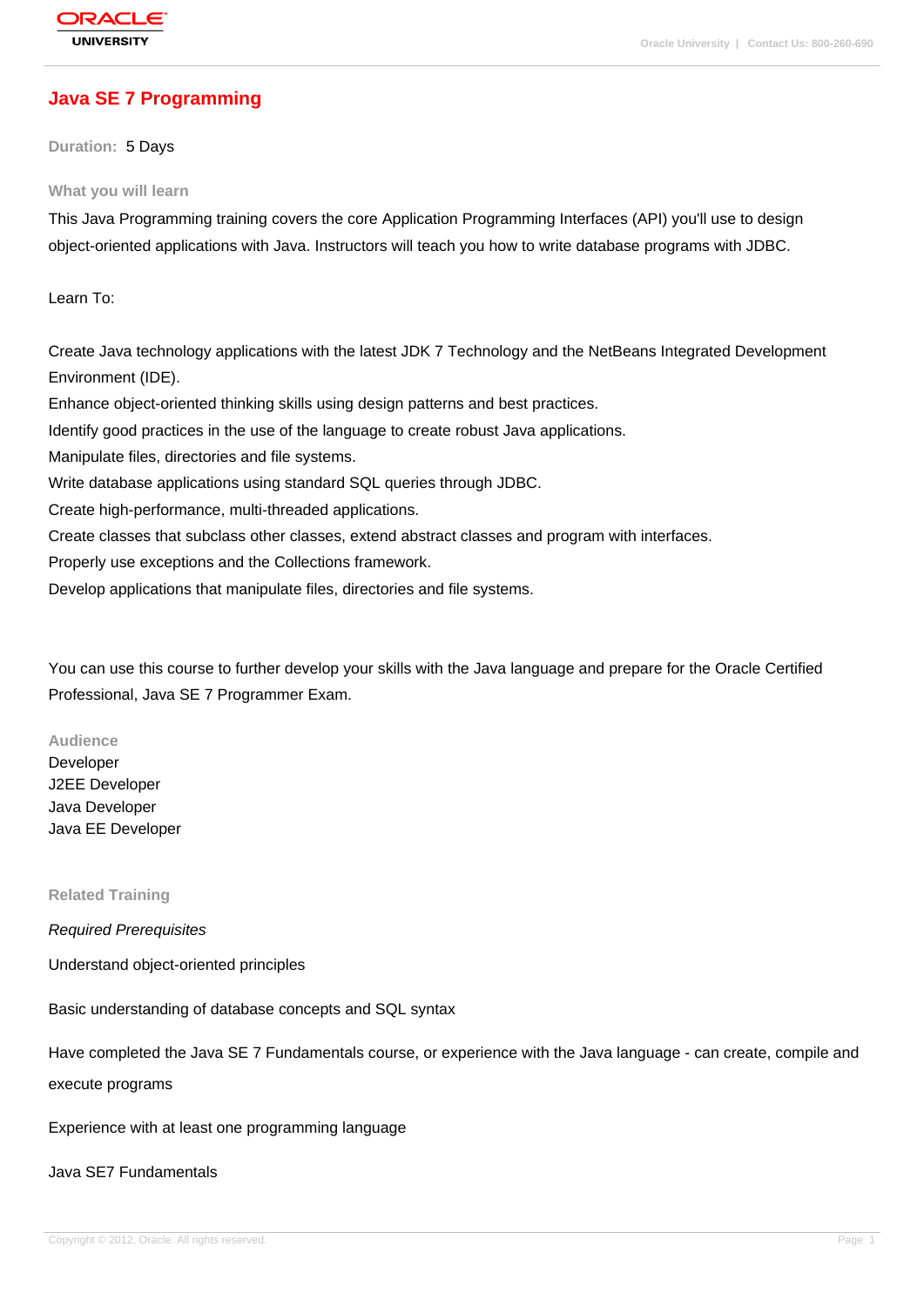#### **Course Objectives**

Perform multiple operations on database tables, including creating, reading, updating and deleting using JDBC technology

Process strings using a variety of regular expressions

Create high-performing multi-threaded applications that avoid deadlock

Localize Java applications

Create applications that use the Java Collections framework

Implement error-handling techniques using exception handling

Implement input/output (I/O) functionality to read from and write to data and text files and understand advanced I/O streams

Manipulate files, directories and file systems using the JDK7 NIO.2 specification

Apply common design patterns and best practices

Create Java technology applications that leverage the object-oriented features of the Java language, such as

encapsulation, inheritance, and polymorphism

Execute a Java technology application from the command line

#### **Course Topics**

**Java Platform Overview** Introductions Course Schedule Java Overview Java Platforms OpenJDK Licensing Java in Server Environments The Java Community Process

### **Java Syntax and Class Review**

Simple Java classes Java fields, constructors and methods Model objects using Java classes Package and import statements

### **Encapsulation and Polymorphism**

Encapsulation in Java class design Model business problems with Java classes Immutability **Subclassing**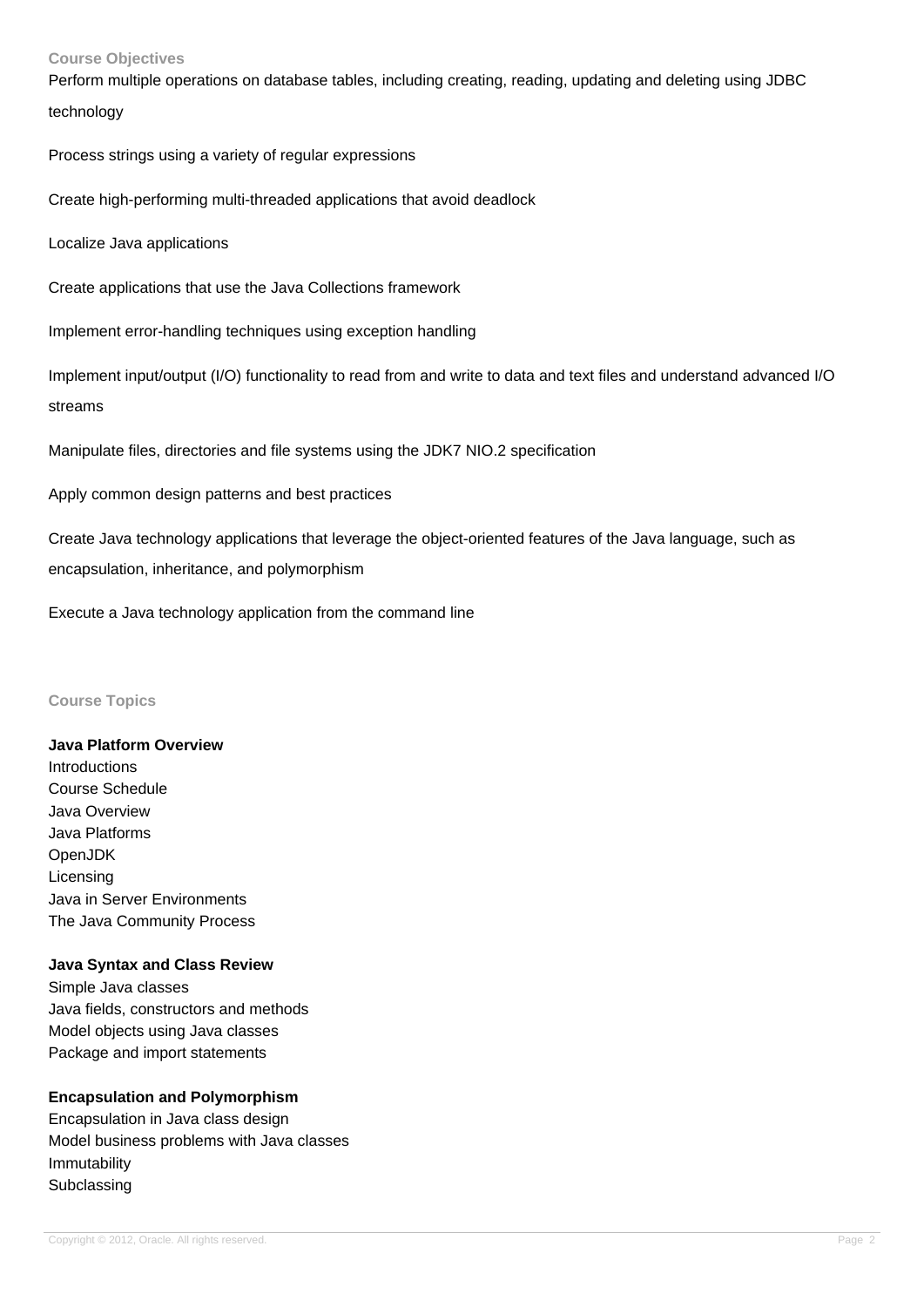Overloading methods Variable argument methods

### **Java Class Design**

Access modifiers: private, protected and public Method overriding Constructor overloading The instanceof operator Virtual method invocation Polymorphism Casting object references Overriding Object methods

### **Advanced Class Design**

Abstract classes and type generalization The static and final modifiers Field modifier best practices The Singleton design pattern Designing abstract classes Nested classes Enumerated types

## **Inheritance with Java Interfaces**

Java Interfaces Types of Inheritance Object composition and method delegation Implementing multiple interfaces The DAO design pattern

### **Generics and Collections**

Generic classes and type parameters Type inference (diamond) Collections and generics List, set and Map Stack and Deque

### **String processing**

String manipulation with StringBuilder and StringBuffer Essential String methods Text parsing in Java Input processing with Scanner Text output and formatting Regular expressions with the Pattern and Matcher classes

### **Exceptions and Assertions**

Exceptions categories Standard Java Exception classes Creating your own Exception classes Using try-catch and the finally clause Using try-with-resources and the AutoCloseable interface The multi-catch feature Best practices using exceptions